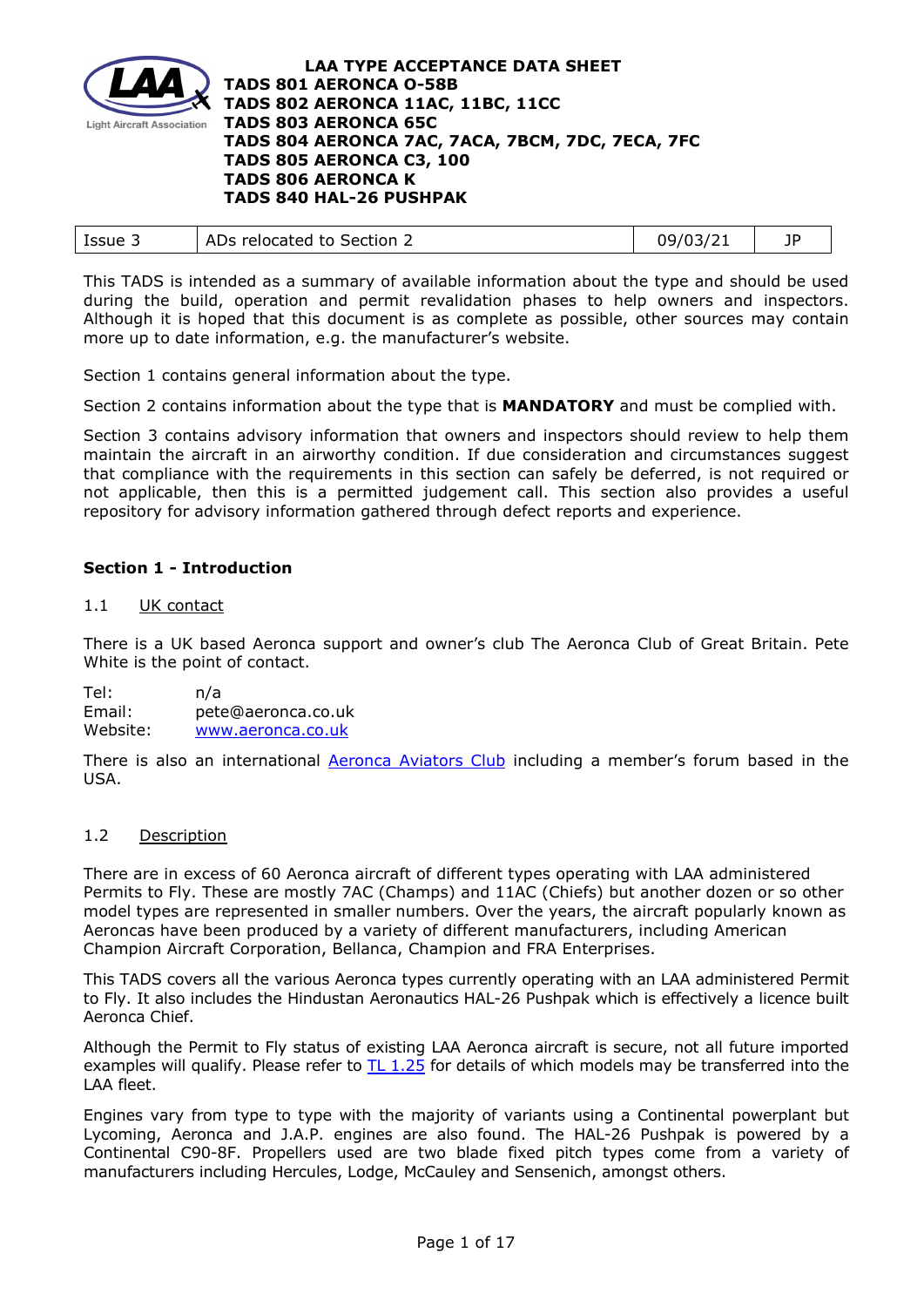

Note that the only propeller(s) approved for an individual aircraft are those listed on the individual aircraft's Operating Limitations document or in the [PTL/1](http://www.lightaircraftassociation.co.uk/engineering/NewMods/PTL.html) (Propeller Type List) for the type (where applicable).

The Aeronca types are all classified as SEP (Group A) aircraft.

# Aeronca Type Description

# LAA Type 801 Aeronca O-58B

The Aeronca 0-58B is a high wing army observation/liaison aircraft of 1942 vintage. The O-58B (later designated the Aeronca L-3B) being a variant developed from the civil type-certificated Aeronca 65-TC tandem trainer, with revised glazing, controls and seating. Significantly, when flown solo the O-58B/L-3B is flown from the front seat whereas the 65-TC must be flown solo from the rear seat. The L-3B, of which some 875 were built, was a contemporary of the more well-known Piper L-4, Stinson L-5 and Taylorcraft L-2 from competing US light aircraft manufacturers. See also FAA TCDS [A-751.](http://rgl.faa.gov/Regulatory_and_Guidance_Library/rgMakeModel.nsf/0/42ca19eb8ea60be78625746a0060dacc/$FILE/A-751.pdf)

# LAA Type 802 Aeronca 11BC '1947 Super Chief'

The Aeronca 11BC is a simple high-wing aircraft of two-seat side-by-side configuration, a development of the earlier 11AC model. The fuselage and tail surfaces are of welded steel tube construction, the wings are mixed wood and metal, the whole aircraft being fabric covered. A tailwheel type undercarriage is fitted. The original engine was the Continental C85 although due to their scarcity these days, some have been re-engined with the Continental C90-12F. See also FAA TCDS [A-761.](http://rgl.faa.gov/Regulatory_and_Guidance_Library/rgMakeModel.nsf/0/fc049d25cc6b1cd28625753c004e3fa0/$FILE/A-761.pdf)

# LAA Type 803 Aeronca 65-TAC

The Aeronca 65-TAC is a two-seat tandem high wing aircraft of conventional configuration, with a strut-braced wing and tailwheel type undercarriage. It was designed as a military observation and army co-operation aircraft, which was type certificated in 1941 and built in significant numbers in the years that followed. Originally the type was powered by a Continental A65-8 although some now use the very similar A75-8. See also FAA TCDS [A-728.](http://rgl.faa.gov/Regulatory_and_Guidance_Library/rgMakeModel.nsf/0/5764d19ab071d58486257cd0006a093d/$FILE/ATT0NJ9Z.pdf/A-728_Rev_6.pdf)

LAA Type 804 Aeronca 7AC 'Champion', 7BCM(CONV) 'Army L-16A'

The Aeronca 7AC is a high wing aircraft of conventional configuration, with a single strut-braced wing and sprung tailwheel type undercarriage. The aircraft is of mixed construction, with welded steel tube fuselage and tail surfaces, and wood/metal wings, the whole being fabric covered. LAA administered examples have Continental C85-8F engines as an alternative to the original Continental A-65-8 under a factory approved modification which results in the type being redesignated as a 7BCM (CONV). See also FAA TCDS [A-759.](http://rgl.faa.gov/Regulatory_and_Guidance_Library/rgMakeModel.nsf/0/2b3fa1c355e95f9a862578380053d423/$FILE/A-759%20Rev%2073.pdf)

# LAA Type 805 Aeronca C3

The Aeronca C3 aircraft was Type Certificated by the FAA in 1931 and manufactured by the Aeronca Aircraft Corporation and Aeronautical Corporation of America. The aircraft is a conventional cabin type with two side by side seats, a single, high, wire-braced wing and an undercarriage of an oleo sprung main undercarriage type with a tail skid. It is a simple aircraft of conventional mixed construction, with welded steel tube fuselage and tail surfaces and fabric covered spruce wings with metal covered ailerons. The original engine was a 36 hp Aeronca E-113C engine although some have a British licence-built version installed, the J.A.P. J.99. See also FAA TCDS [A-396.](http://rgl.faa.gov/Regulatory_and_Guidance_Library/rgMakeModel.nsf/0/b759fefe2d16d9988625746a00601f49/$FILE/A-396.pdf)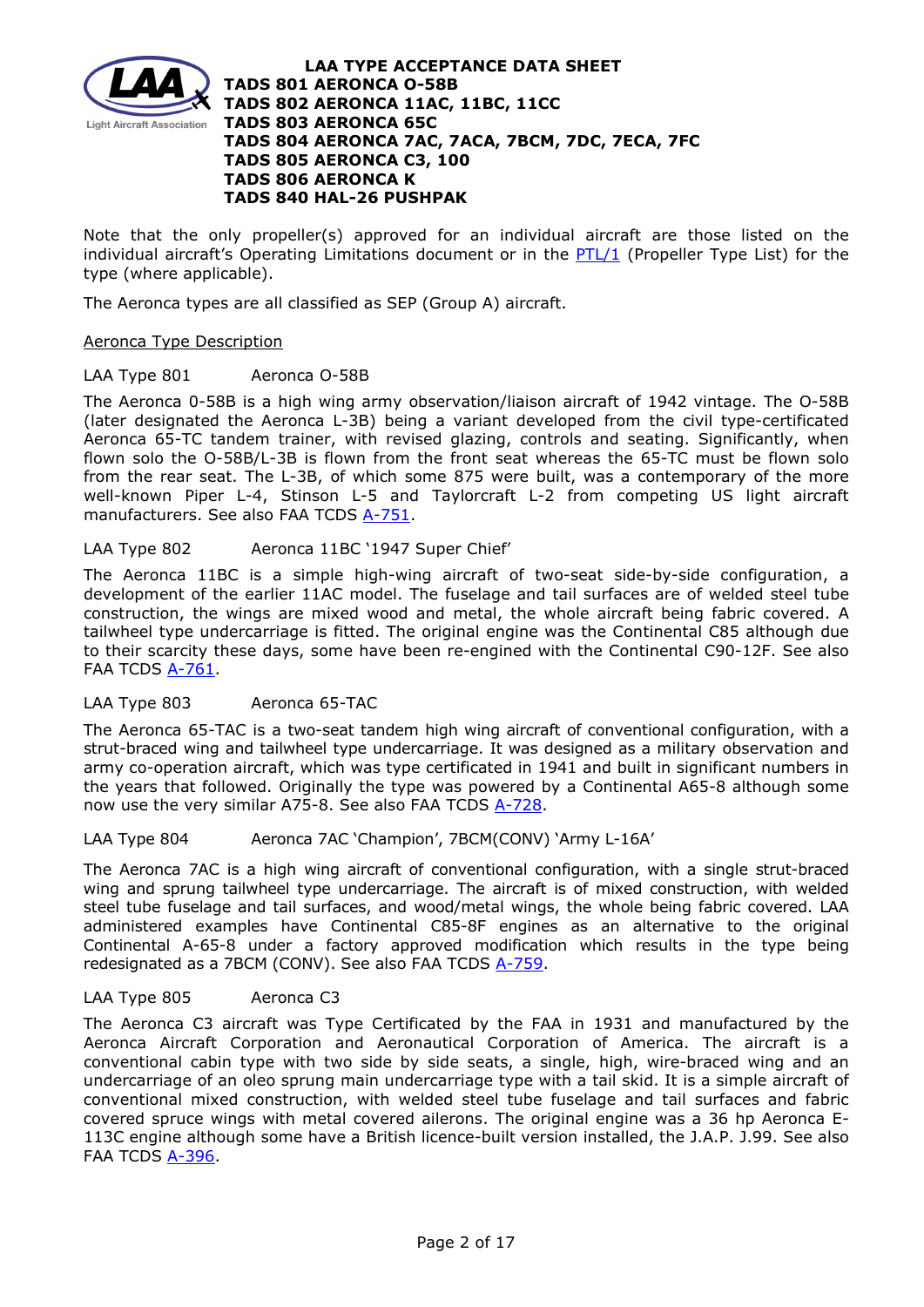

### LAA Type 806 Aeronca K

Introduced in 1937, the Aeronca K was a redesign of the [Aeronca C](https://en.wikipedia.org/wiki/Aeronca_C) using steel tube braced wings in place of king-posts and wire bracing, a new undercarriage, enclosed cabin, a more powerful engine and many other detail refinements. Initial versions had a door on one side only. Originally powered by a 42 hp (31 kW) [Aeronca E-113](https://en.wikipedia.org/wiki/Aeronca_E-113) the sole example based in the UK has a Lycoming O-145-B2 installed. See also FAA TCDS [A-634.](http://rgl.faa.gov/Regulatory_and_Guidance_Library/rgMakeModel.nsf/0/cf8a0a90173f66ec8525672a0071a79b/$FILE/A-634.pdf)

### LAA Type 840 HAL-26 Push Pak

The Hindustan Aeronautics HAL-26 Push Pak is effectively a licence built Aeronca Chief. Approximately 160 examples were produced as basic trainers for use by Indian flying schools. The aircraft are powered by a Continental C90-8F engine. Two Push Paks are currently flying in the UK on LAA administered Permits to Fly.

### LAA Type 804 Champion 7FC 'Tri Traveller'

The Champion 7FC Tri-Traveller is a variant of the Aeronca (and latterly Champion) 7-series aircraft which incorporated a nose wheel type undercarriage rather than the standard tailwheel type undercarriage used in all of the other models of the series. The nose wheel equipped 7FC model has shown a tendency to blow over while taxiing in strong winds and there is an approved modification to convert the type to the conventional tailwheel undercarriage to improve the ground handling. See also FAA TCDS [A-759.](http://rgl.faa.gov/Regulatory_and_Guidance_Library/rgMakeModel.nsf/0/2b3fa1c355e95f9a862578380053d423/$FILE/A-759%20Rev%2073.pdf)

### LAA Type 804 Aeronca 7ACA

The Aeronca 7ACA is a type-certificated factory-built high wing aircraft of conventional configuration, with a strut-braced wing and tailwheel type undercarriage. Originally fitted with a Franklin 2A-120 two cylinder engine, examples have been retrofitted with a Continental C85-8F under a Supplemental Type Certificate. See also FAA TCDS [A-759.](http://rgl.faa.gov/Regulatory_and_Guidance_Library/rgMakeModel.nsf/0/2b3fa1c355e95f9a862578380053d423/$FILE/A-759%20Rev%2073.pdf)

# LAA Type 804 Champion 7ECA Citabria

The Champion 7ECA is a two-seat fabric covered wood and metal high-wing tailwheel undercarriage equipped aircraft which was developed by Champion Aircraft Corp from the Aeronca 7 Champ series in the 1960s, powered by a Lycoming O-235-C1 engine driving a fixed pitch propeller. See also FAA TCDS [A-759.](http://rgl.faa.gov/Regulatory_and_Guidance_Library/rgMakeModel.nsf/0/2b3fa1c355e95f9a862578380053d423/$FILE/A-759%20Rev%2073.pdf)

# **Section 2 – Mandatory information for owners, operators and inspectors**

At all times, responsibility for the maintenance and airworthiness of an aircraft rests with the owner. Condition No 3 of a Permit to Fly requires that: *"the aircraft shall be maintained in an airworthy condition".* 

### 2.1 Fast Build Kit 51% Compliance

Not applicable

# 2.2 Build Manual

Not applicable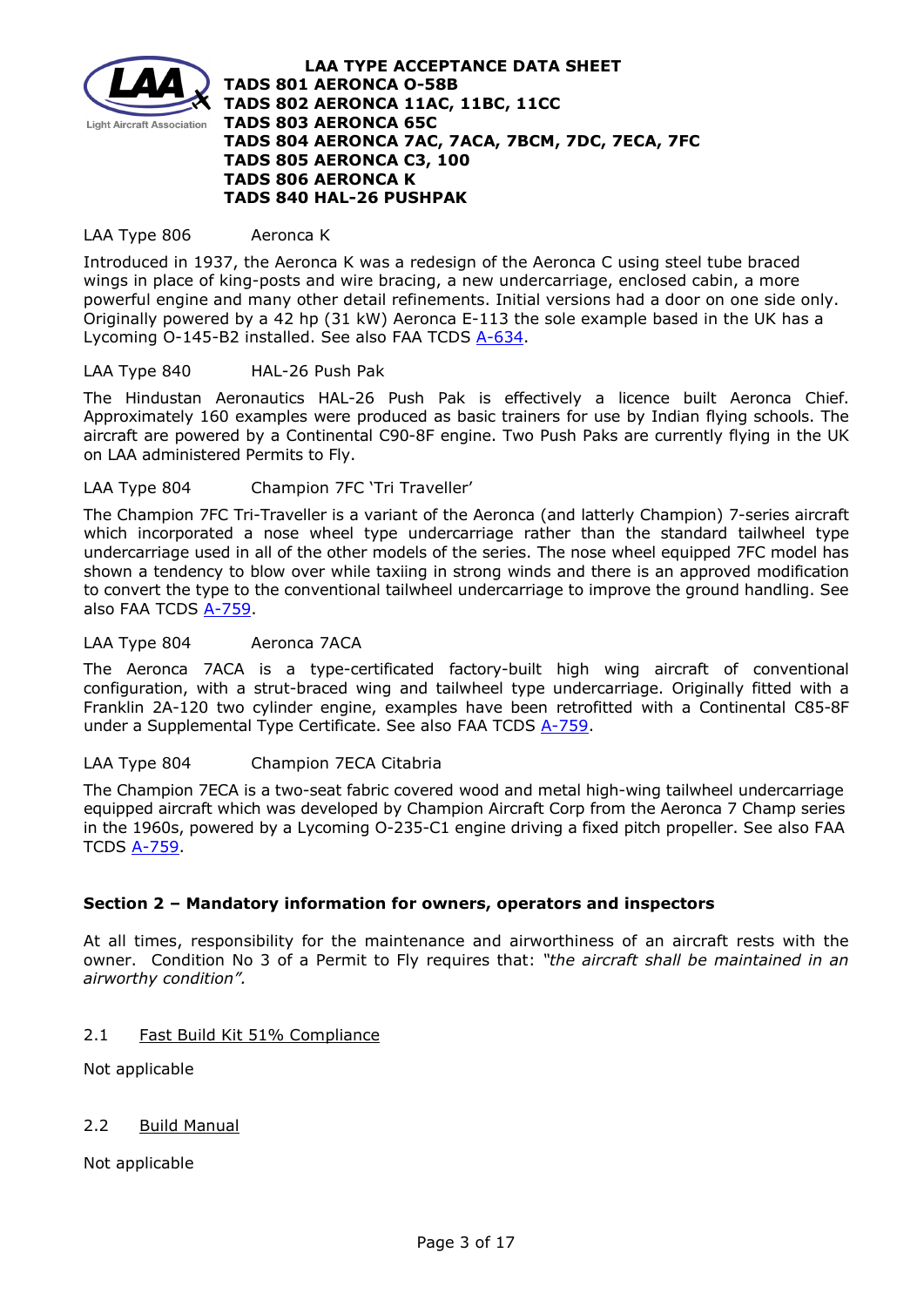

### 2.3 Build Inspections

Build inspection schedule: not applicable

Inspector approval codes A-A, A-M and V. Inspector signing off final inspection also requires 'first flight' endorsement.

# 2.4 Flight Manual

Flight Manuals should be available for most aircraft but should be used with caution if the aircraft has been modified in any way from original, such as with a different engine or propeller, for instance.

Some manuals for reference purposes are available at [Avialogs](http://www.avialogs.com/) for various [Aeronca](http://www.avialogs.com/index.php/en/aircraft/usa/aeronca.html) and [Bellanca](http://www.avialogs.com/index.php/en/aircraft/usa/bellanca.html) types.

# 2.5 Airworthiness Directives

For LAA administered Aeronca types 100, C3, K, 0-58B, 65C and Pushpak there are no airframe ADs that are currently applicable. It is recommended, however, that Inspectors and owners review the ADs existing for other Aeroncas to see whether any should apply by good sense.

When checking for applicable continuous airworthiness data, it should be noted that the Aeronca types have had various type certificate owners through the years.

| FAA AD No       | Aircraft Type                                           | Subject                            | Applicability                                                                                                       |
|-----------------|---------------------------------------------------------|------------------------------------|---------------------------------------------------------------------------------------------------------------------|
| $47 - 20 - 01$  | 11AC, 7AC, 7BCM                                         | Gascolator bowl cleaning           | All 7BCM and 11AC equipped<br>with metal gascolator bowls.                                                          |
| $47 - 20 - 02$  | 11AC, 7AC                                               | Oleo piston                        | 7AC s/n 226 to 3721; and 11AC<br>s/n 1 to 351.                                                                      |
| <u>47-30-01</u> | 11AC, 7AC                                               | Lift strut wing attach<br>fittings | s/n 7AC-1 to 4795 and 11AC-1<br>to 11AC-502.                                                                        |
| $47 - 30 - 05$  | 11AC, 7AC                                               | Exhaust stack inspection           | 7AC up to s/n 7AC-6797 and<br>Model 11AC up to s/n 11AC-1697                                                        |
| 47-30-08        | 65-CA, S-65-CA, 65-<br>LA                               | Seat modification                  | All models 65-CA, S-65-CA and<br>$65-LA$ .                                                                          |
| 48-04-02        | 11AC, 11BC, 7AC                                         | Wing rib rework                    | 11AC $s/n$ 11AC-1 and up;<br>11BC s/n 11BC-1 thru 11BC-<br>173;<br>7AC s/n 7AC-1 thru 7AC-7129;                     |
| 48-08-02        | 11AC, 11BC, 11CC,<br>7AC, 7ACA, 7BCM,<br>7DC, 7ECA, 7FC | Cleveland wheels                   | All Aeronca 11 Series, Champion<br>(Aeronca) 7 Series with<br>Cleveland Model 6:00 DMB<br>wheels (assy no C-38500). |
| $48 - 13 - 07$  | 11AC, S11AC                                             | Turnbuckle fork<br>replacement     | 11AC & S11AC s/n 1 thru 931.                                                                                        |
| <u>48-39-01</u> | 7AC, 7ACA, 7BCM,<br>7DC, 7ECA, 7FC                      | Control stick rework               | All Model 7 Series aircraft.                                                                                        |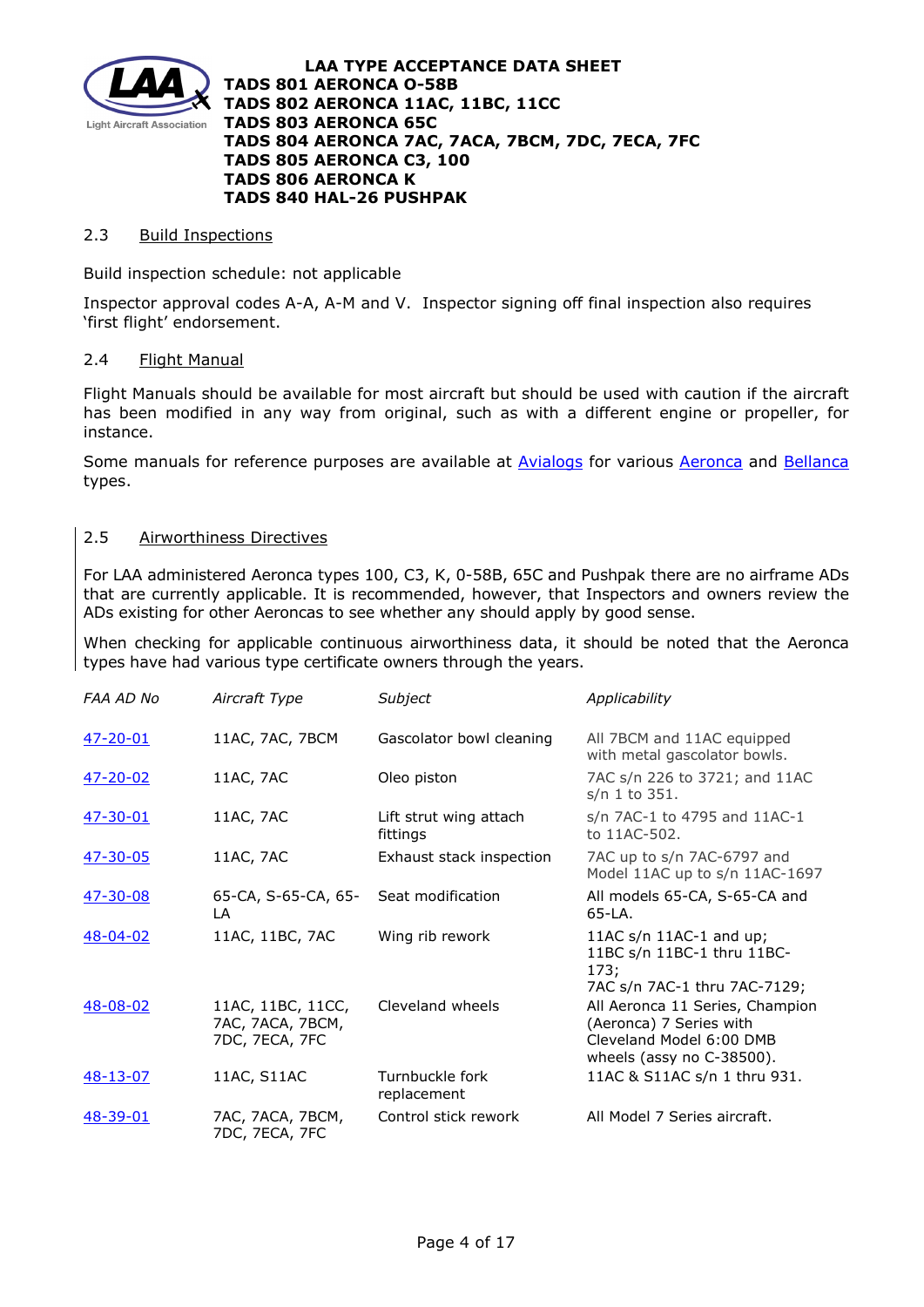

| 49-11-02        | 11AC, S11AC, 11BC,<br>11CC, 7AC, S7AC,<br>7BCM | Wing attach fitting          | s/n (incl) S7AC & 7AC-1 to 7AC-<br>1710;<br>7BCM-1 to 7BCM-339; 11CC-1 to<br>$-11CC-150;$<br>All S11AC, 11AC & 11BC.                                                                                                                                                                                                                                                                                                                                                                                                                                                                                                                                                                                                                                                      |
|-----------------|------------------------------------------------|------------------------------|---------------------------------------------------------------------------------------------------------------------------------------------------------------------------------------------------------------------------------------------------------------------------------------------------------------------------------------------------------------------------------------------------------------------------------------------------------------------------------------------------------------------------------------------------------------------------------------------------------------------------------------------------------------------------------------------------------------------------------------------------------------------------|
| 49-15-01        | 11AC, S11AC, 11BC                              | Seat anchorage rework        | All 11AC, S11AC and 11BC                                                                                                                                                                                                                                                                                                                                                                                                                                                                                                                                                                                                                                                                                                                                                  |
| $52 - 28 - 01$  | 11AC, S11AC                                    | Fuel transfer placard        | All 11AC & S11AC with aux fuel<br>tank.                                                                                                                                                                                                                                                                                                                                                                                                                                                                                                                                                                                                                                                                                                                                   |
| <u>57-20-01</u> | 7FC                                            | Fireproof steering link boot | 7FC s/n 2 - 56.                                                                                                                                                                                                                                                                                                                                                                                                                                                                                                                                                                                                                                                                                                                                                           |
| $67 - 03 - 02$  | 7ECA, 7GCAA,<br>7GCBC, 7GCB                    | Fuel shut-off valve bracket  | 7ECA, 7GCAA, 7GCBC, and 7GCB                                                                                                                                                                                                                                                                                                                                                                                                                                                                                                                                                                                                                                                                                                                                              |
| <u>71-20-04</u> | 7ECA, 7GCAA,<br>7GCBC, 7KCAB                   | Lower fuselage longeron      | 7ECA s/n 145, 151, 182, 190,<br>194, 199, 207, 211, 212, 226,<br>228, 229, 233, 242, 250, 253,<br>269, 270, 276, 281 thru 284,<br>287, 289, 292, 296, 298 thru<br>303, 306, 308, 316, 317, 321,<br>325, 328, 335, 344, 353, 354<br>thru 357, 365, 381, 387, 388,<br>403, 411, 416, 417, 421, 423,<br>439, 442, 447, 448, 450, 452,<br>463, 464, 470, 497, 501, 504,<br>515, 518, 531, 532, 543, 546,<br>552, 557, 560, 564, 569;<br>7GCAA s/n 6, 8, 15, 44, 88, 91,<br>104, 106, 111, 112, 114, 125,<br>128, 141 thru 144, 150, 152,<br>154, 156 thru 167, 169, 172;<br>7GCBC s/n 4, 7, 10, 14, 15, 16,<br>36, 45, 79, 83, 84, 86 thru 90,<br>92 thru 95;<br>7KCAB s/n 3, 16 thru 22, 24 thru<br>37, 39 thru 45, 47, 48, 50, 51,<br>53, 54, 55, 57, 58, 61, 62 and<br>64. |
| 72-20-06        | 7ECA, 7GCAA,<br>7KCAB, 7GCBC,<br>8KCAB         | Aerobatic flight placard     | 7ECA (0-235-C1): s/n 840-72,<br>842-72 thru 871-72;<br>7GCAA: s/n 234-72 thu 242-72,<br>244-72 thu 246-72;<br>7KCAB: s/n 304-72 thru 310-72,<br>312-72 thru 320-72 and 322-72;<br>7GCBC (150 hp): s/n 346-72,<br>347-72, 349-72 thru 361-72,<br>363-72 thru 376-72;<br>8KCAB: s/n 13-72, 15-72 thru<br>$37 - 72.$                                                                                                                                                                                                                                                                                                                                                                                                                                                         |
| <u>75-17-16</u> | 7ECA, 7GCAA,<br>7GCBC, 7KCAB,<br>8KCAB, 8GCBC  | Engine power loss            | 7ECA, 7GCAA, 7GCBC, 7KCAB,<br>8KCAB, and 8GCBC - refer to AD<br>for specific s/n and inspection<br>criteria.                                                                                                                                                                                                                                                                                                                                                                                                                                                                                                                                                                                                                                                              |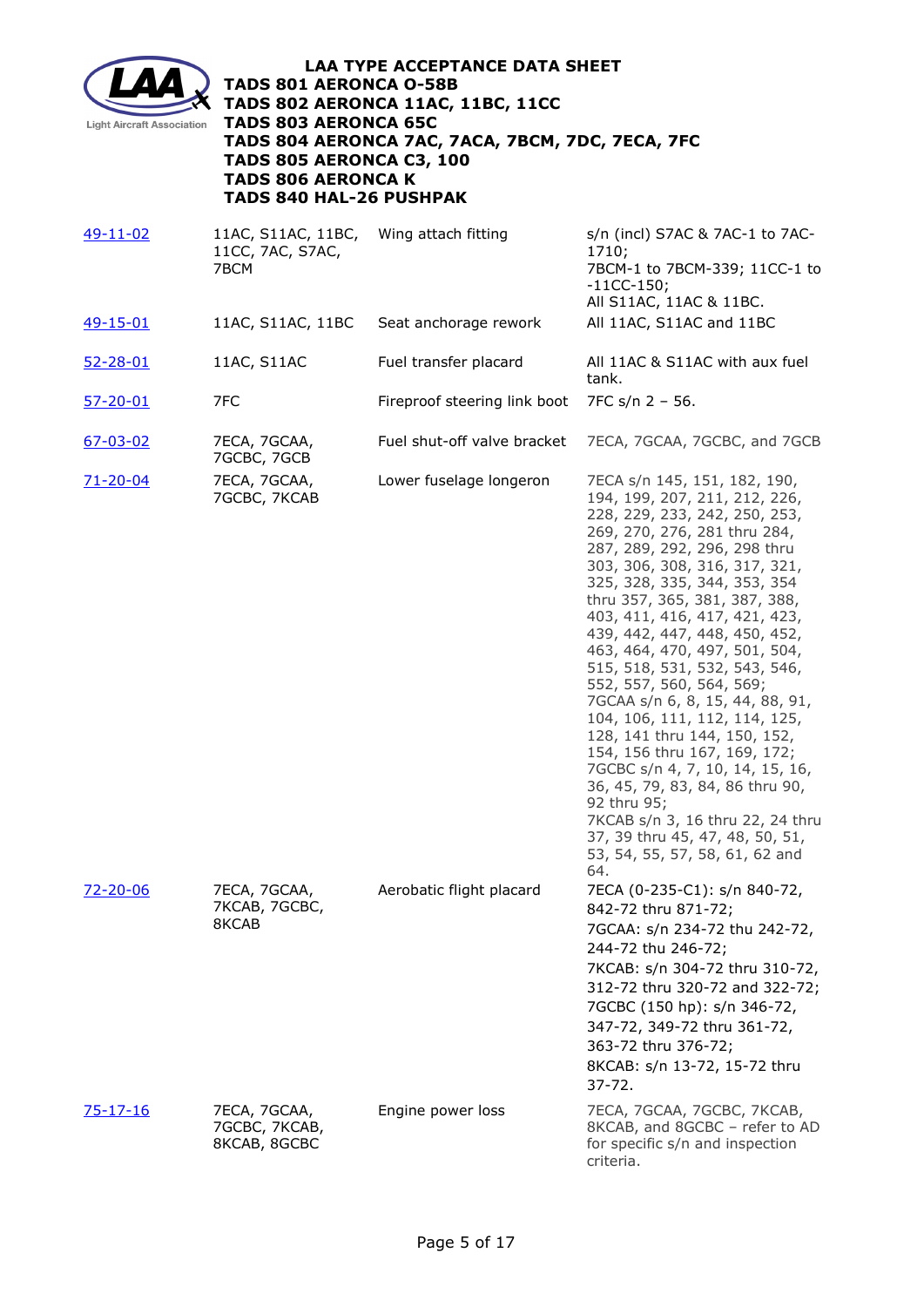

| $76 - 22 - 01$  | 7 ECA, 7GCAA,<br>7GCBC, 7KCAB,<br>8KCAB, 8GCBC                                 | Exhaust system                      | 7 ECA: s/n 1126-76 thru 1173-<br>76;<br>7GCAA: s/n 324-76 thru 332-76;<br>7GCBC: s/n 887-76 thru 942-76;<br>7KCAB: s/n 551-76 thru 584-76;<br>8KCAB: s/n 219-76 thru 265-76;<br>8GCBC: s/n 188-76 thru 228-76.                                                                                                              |
|-----------------|--------------------------------------------------------------------------------|-------------------------------------|-----------------------------------------------------------------------------------------------------------------------------------------------------------------------------------------------------------------------------------------------------------------------------------------------------------------------------|
| <u>77-22-05</u> | 7ECA, 7GC, 7GCA,<br>7GCAA, 7GCB,<br>7GCBC, 7HC, 7KCAB                          | Operating limitations               | 7ECA: s/n 1 thru 722, 725, 723-<br>70 thru 1238-78;<br>7GC: all s/n;<br>7GCA: all s/n;<br>7GCAA: 1 thru 198, 200 thru<br>204, 276, 205-70 thru 355- 78;<br>7GCB: all s/n;<br>7GCBC: 1 thru 201, 205, 207,<br>202-70 thru 1024-78;<br>7HC: all s/n;<br>7KCAB: 1 thru 208, 210 thru<br>226, 270, 271, 209-70 thru 617-<br>77. |
| 79-07-02        | 11AC, 11BC, 11CC,<br>7AC, 7ACA, 7BCM,<br>7DC, 7ECA, 7FC                        | <b>Batteries</b>                    | Exide AC78M and Willard W78M<br>BATTERIES. Applies to those<br>batteries manufactured during<br>Dec 1978, Jan and Feb 1979,<br>identified by the figures N-8, A-9<br>or $B-9$ .                                                                                                                                             |
| 79-22-01        | 7ECA, 8KCAB,<br>8GCBC                                                          | Exhaust system                      | 7ECA: s/n 985-74 thru 1319-79;<br>8KCAB: s/n 120-74 thru 550-79<br>(equipped with Lycoming AEIO-<br>360); 8GCBC: s/n 1-74 thru<br>$323 - 79;$                                                                                                                                                                               |
| $80 - 21 - 06$  | 7GC, 7GCB, 7HC,<br>7KC, 7GCA, 7GCBA,<br>7ECA, 7GCAA,<br>7GCBC, 7KCAB,<br>8KCAB | Muffler core & body<br>assembly     | 7GC, 7GCB, 7HC, 7KC, 7GCA,<br>7GCBA, 7ECA: s/n prior to 985-<br>74;<br>7GCAA: s/n prior to 280-74;<br>7GCBC: s/n prior to 604-74;<br>7KCAB: s/n prior to 405-74;<br>8KCAB: s/n prior to 120-74;                                                                                                                             |
| 80-25-07 R1     | 7ECA, 7GCAA,<br>7GCBC, 7KCAB,<br>8GCBC, and 8KCAB                              | Oil coolers                         | Stewart-Warner oil coolers.<br>Cooler model types and cooler<br>s/n as listed in AD.                                                                                                                                                                                                                                        |
| <u>81-16-04</u> | 8KCAB, 7ECA,<br>7GCAA, 7GCBC,<br>7KCAB                                         | Competition harness<br>installation | 8KCAB, 7ECA, 7GCAA, 7GCBC<br>and 7KCAB all s/n certificated in<br>Aerobatic category.                                                                                                                                                                                                                                       |
| <u>89-18-06</u> | 7ECA, 7GCAA,<br>7GCBC, 7KCAB,<br>8GCBC, 8KCAB                                  | Front folding seats                 | 7ECA, 7GCAA, 7GCBC, 7KCAB,<br>8GCBC and 8KCAB all s/n when<br>equipped with folding front seats                                                                                                                                                                                                                             |
| $96 - 09 - 06$  | 65-CA, 7ACA, 7ECA,<br>7FC                                                      | Air filter assemblies               | All aircraft with Brackett air filter<br>assembly installed fitted with a<br>neoprene gasket.                                                                                                                                                                                                                               |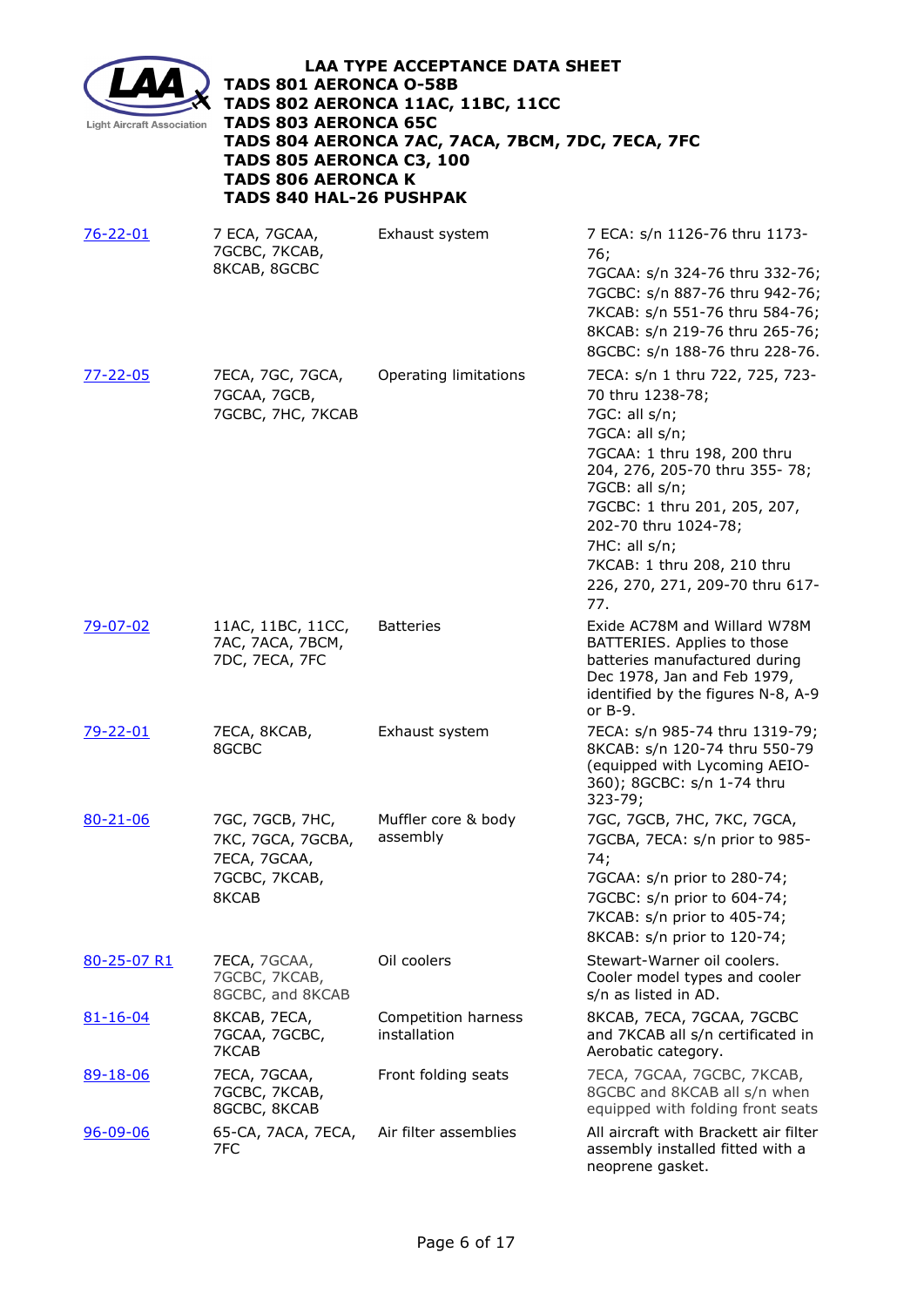

| $96 - 18 - 02$ | 8KCAB, 8GCBC,<br>7GCBC, 7ECA,<br>7GCAA, 7KCAB                                                                                                                                                                         | Wing strut attach fittings                            | 8KCAB: s/n 643-90 thru 768-96;<br>8KCAB: all s/n equipped with<br>metal spar wings, wing assy p/n<br>7-1521 (installed in accordance<br>with American Champion Service<br>Kit 403);<br>8GCBC: s/n 361-91 thru 377-96;<br>8GCBC: all s/n equipped with<br>metal spar wings, wing assy p/n<br>$7 - 1542;$<br>7GCBC: airplanes, serial<br>numbers 1200-94 through 1215-<br>96;<br>7GCBC: all s/n equipped with<br>metal spar wings, wing assy p/n<br>$7 - 1545;$<br>7ECA: s/n 1355-95 thru 1358-<br>96;<br>7ECA, 7GCAA, 7KCAB: all s/n<br>equipped with metal spar wings,<br>wing assy $p/n$ 7-1567. |
|----------------|-----------------------------------------------------------------------------------------------------------------------------------------------------------------------------------------------------------------------|-------------------------------------------------------|---------------------------------------------------------------------------------------------------------------------------------------------------------------------------------------------------------------------------------------------------------------------------------------------------------------------------------------------------------------------------------------------------------------------------------------------------------------------------------------------------------------------------------------------------------------------------------------------------|
| 2000-25-02 R1  | 7AC, 7ACA, S7AC,<br>7BCM, 7CCM,<br>S7CCM, 7DC, S7DC,<br>7EC, S7EC, 7FC,<br>7JC, 11AC, S11AC,<br>11BC, S11BC, 11CC,<br>S11CC, 7ECA, 7GC,<br>7GCA, 7GCAA,<br>7GCB, 7GCBA,<br>7GCBC, 7HC, 7KC,<br>7KCAB, 8GCBC,<br>8KCAB | Wood spars                                            | All models, all s/n that are<br>equipped with wooden wing<br>spars.                                                                                                                                                                                                                                                                                                                                                                                                                                                                                                                               |
| 2005-24-10     | 7AC, 7ACA, S7AC,<br>7BCM, 7CCM,<br>S7CCM, 7DC, S7DC,<br>7EC, S7EC, 7ECA,<br>7FC, 7GC, 7GCA,<br>7GCAA, 7GCB,<br>7GCBA, 7GCBC,<br>7HC, 7JC, 7KC,<br>7KCAB, 8KCAB,<br>8GCBC                                              | POH limitation and flight<br>control cable inspection | All 7ECA, 7GCAA, 7GCBC, 8KCAB<br>and 8GCBC built pre 12/08/05<br>with less than 250 hrs TIS.<br>All 7AC, 7ACA, S7AC, 7BCM,<br>7CCM, S7CCM, 7DC, S7DC, 7EC,<br>S7EC, 7ECA, 7FC, 7GC, 7GCA,<br>7GCAA, 7GCB, 7GCBA, 7GCBC,<br>7HC, 7JC, 7KC, 7KCAB, 8KCAB<br>and 8GCBC have installed a flight<br>control cable (or flight control<br>cable included in a wing retrofit<br>kit) that was purchased from<br>American Champion Aircraft<br>Corp. (ACAC) before 12/08/05<br>and have less than 250 hrs TIS<br>since the above installation.                                                             |
| 2006-03-08     | 7AC, 7ECA, 7GC,<br>7GCA, 7GCAA,<br>7GCB, 7GCBC, 7HC,<br>7KC, 7KCAB,<br>8GCBC, 8KCAB.                                                                                                                                  | Vacuum pumps                                          | If ADV200 series vacuum pump<br>installed.                                                                                                                                                                                                                                                                                                                                                                                                                                                                                                                                                        |
| 2006-12-07     | Lycoming 320, 360<br>and 540 powered<br>aircraft                                                                                                                                                                      | ECi cylinders                                         | If ECi cylinders are installed.                                                                                                                                                                                                                                                                                                                                                                                                                                                                                                                                                                   |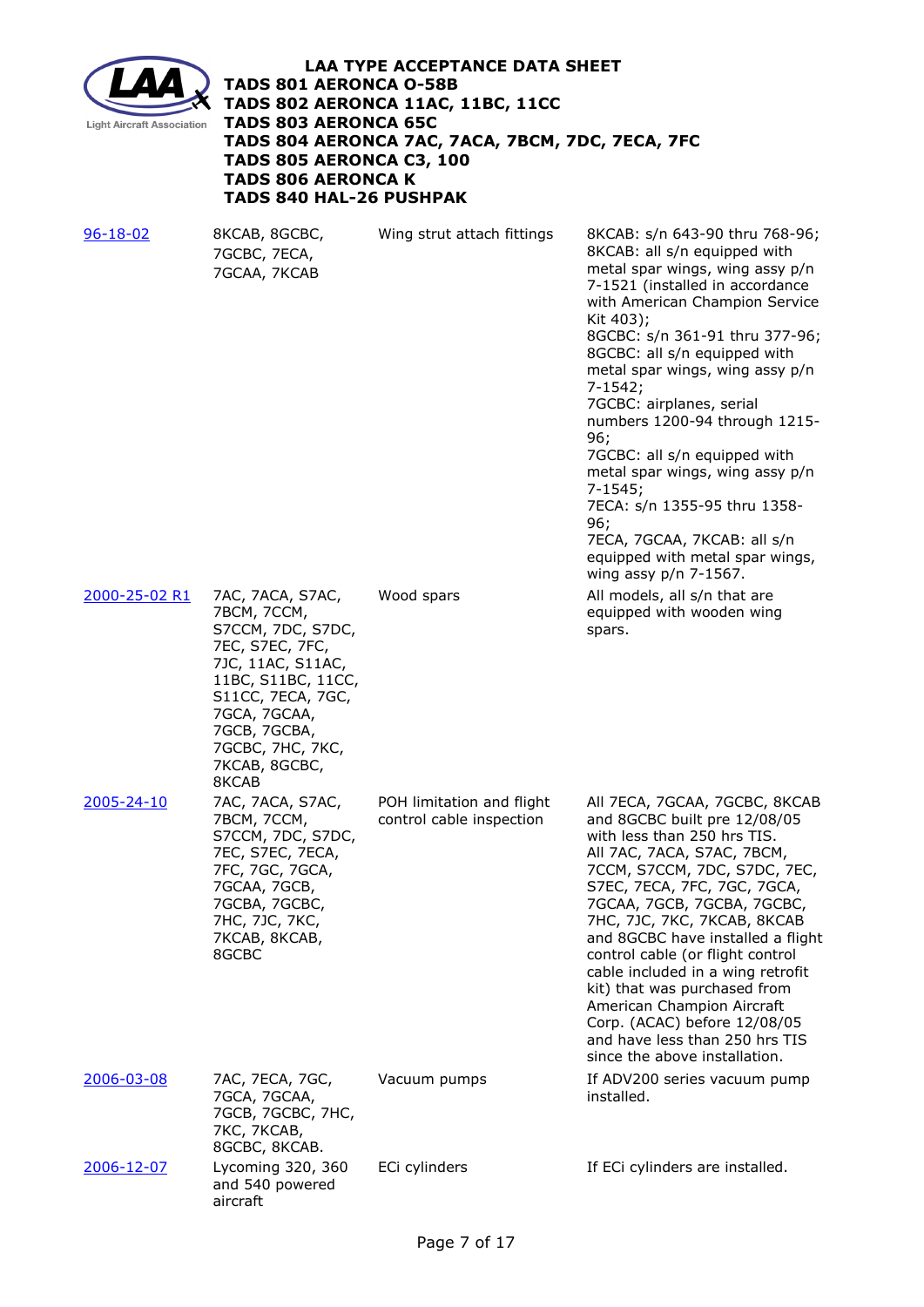

[2009-22-02](http://www.lightaircraftassociation.co.uk/engineering/TADs/801/2009-22-02.pdf) 7ECA, 7GCAA,

7GCBC, 7KCAB, 8KCAB, 8GCBC

Rear seat back hinge area & bolt hole

7ECA, 7GCAA, 7GCBC, 7KCAB, 8KCAB, 8GCBC all s/n built pre-1989, equipped with folding rear seat backs.

The [FAA Airworthiness Directives](http://rgl.faa.gov/Regulatory_and_Guidance_Library/rgAD.nsf/Frameset?OpenPage) database should be checked for new or revised ADs.

# 2.6 Mandatory Permit Directives

The following MPDs are applicable to this aircraft type:

[MPD 1995-001 R5](http://www.lightaircraftassociation.co.uk/engineering/TADs/801/MPD%201995-001%20R5.pdf) Regarding ex C of A aircraft now operating on a Permit to Fly

Also check the LAA website for MPDs that are non-type specific  $(TL2.22)$ .

# 2.7 LAA Required Modifications (including LAA issued AILs, SBs, etc)

There are no LAA mandatory modifications, LAA issued AILs or SBs for these aircraft types.

Note: Manufacturer issued Service Bulletins are listed in paragraph 3.3

# 2.8 Additional engine operating limitations to be placarded or shown by instrument markings

Notes:

- Refer to the engine manufacturer's latest documentation for the definitive parameter values and recommended instruments.
- Where an instrument is not fitted, the limit need not be displayed.

# 2.9 Control surface deflections

Refer to manufacturer's data for models not listed below.

|                 | Movement | O-58B          | 11AC<br>11BC   | 11CC           | 65-TAC         |           |                |                | 7DC            |                |
|-----------------|----------|----------------|----------------|----------------|----------------|-----------|----------------|----------------|----------------|----------------|
| Control         |          |                |                |                | LН             | <b>RH</b> | 7AC            | 7BCM           | 7FC            | 7ECA           |
| Ailerons        | Up       | $27^\circ$     | $28^{\circ}$   | $28.5^{\circ}$ | 26.5°          | 29°       | $28.5^{\circ}$ | $28.5^{\circ}$ | $28.5^{\circ}$ | $27.5^{\circ}$ |
|                 | Down     | $15.5^{\circ}$ | 18°            | $18^{\circ}$   | 17°            | 15°       | $18^{\circ}$   | 18°            | 18°            | 19°            |
| Elevators       | Up       | 19°            | $26^{\circ}$   | $24^{\circ}$   | $18^{\circ}$   |           | $25^{\circ}$   | 27°            | $24^{\circ}$   | $24^{\circ}$   |
|                 | Down     | $25^{\circ}$   | $24.5^{\circ}$ | $26^\circ$     | $24^{\circ}$   |           | $15.5^{\circ}$ | $21.5^{\circ}$ | $24^{\circ}$   | $24^\circ$     |
| Elevator<br>tab | Up       | $33^\circ$     | $23^\circ$     | $14^{\circ}$   | $28.5^{\circ}$ |           | $20^{\circ}$   | $20^{\circ}$   | $17.5^{\circ}$ | $17.5^{\circ}$ |
|                 | Down     | $12^{\circ}$   | 31°            | $44.5^{\circ}$ | $16.5^\circ$   |           | $34.5^{\circ}$ | $34.5^{\circ}$ | $37.5^{\circ}$ | $37.5^{\circ}$ |
| Rudder          | Left     | $32.5^{\circ}$ | 28°            | 28°            | $32^\circ$     |           | $25^{\circ}$   | $25^{\circ}$   | 25°            | 25°            |
|                 | Right    | $30^{\circ}$   | $28^{\circ}$   | $28^{\circ}$   | 29°            |           | $24^{\circ}$   | $24^{\circ}$   | 25°            | 25°            |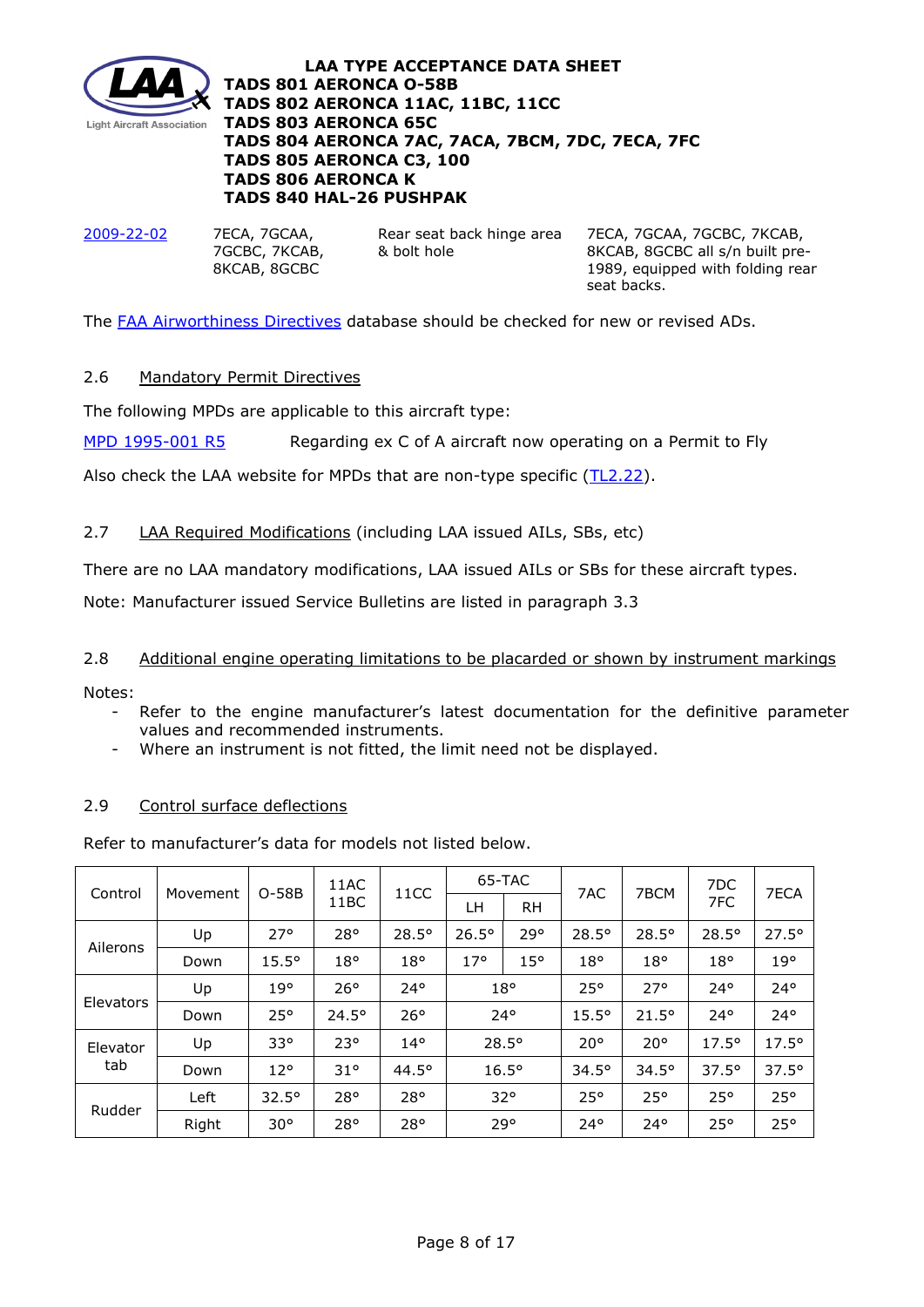

### 2.10 Operating Limitations and Placards

Examples of mandatory Operating Limitations and placards for the various types are given below for reference purposes. Due to the various modifications to some aircraft, it must be noted that the wording on an individual aircraft's Operating Limitations document takes precedence, if different.

Aeronca O-58B:

- 1. Maximum number of occupants authorised to be carried: Two
- 2. The aircraft must be operated in compliance with the following operating limitations, which shall be displayed in the cockpit by means of placards or instrument markings:
	- 2.1 Aerobatic Limitations Aerobatic manoeuvres are prohibited. Intentional spinning is prohibited.
	- 2.2 Loading Limitations Maximum Total Weight Authorised: 590 kg CG Range: 10.9 inches to 17.8 inches aft of datum Datum Point is: Leading edge of the wing
	- 2.3 Engine Limitations Continental A65-8F Maximum Engine RPM: 2300
	- 2.4 Airspeed Limitations Maximum Indicated Airspeed ( $V_{NE}$ ): 129 mph
	- 2.5 Other Limitations The aircraft shall be flown by day and under Visual Flight Rules only. Smoking in the aircraft is prohibited.

# Additional Placards:

"Occupant Warning - This Aircraft has not been Certificated to an International Requirement"

A fireproof identification plate must be fitted to fuselage, engraved or stamped with aircraft's registration letters.

#### Aeronca 11BC

- 1. Maximum number of occupants authorised to be carried: Two
- 2. The aircraft must be operated in compliance with the following operating limitations, which shall be displayed in the cockpit by means of placards or instrument markings:
	- 2.1 Aerobatic Limitations

Aerobatic manoeuvres are prohibited. Intentional spinning is prohibited.

2.2 Loading Limitations

Maximum Total Weight Authorised: 567 kg CG Range: 12.4 inches to 21.5 inches aft of datum Datum Point is: Leading edge of the wing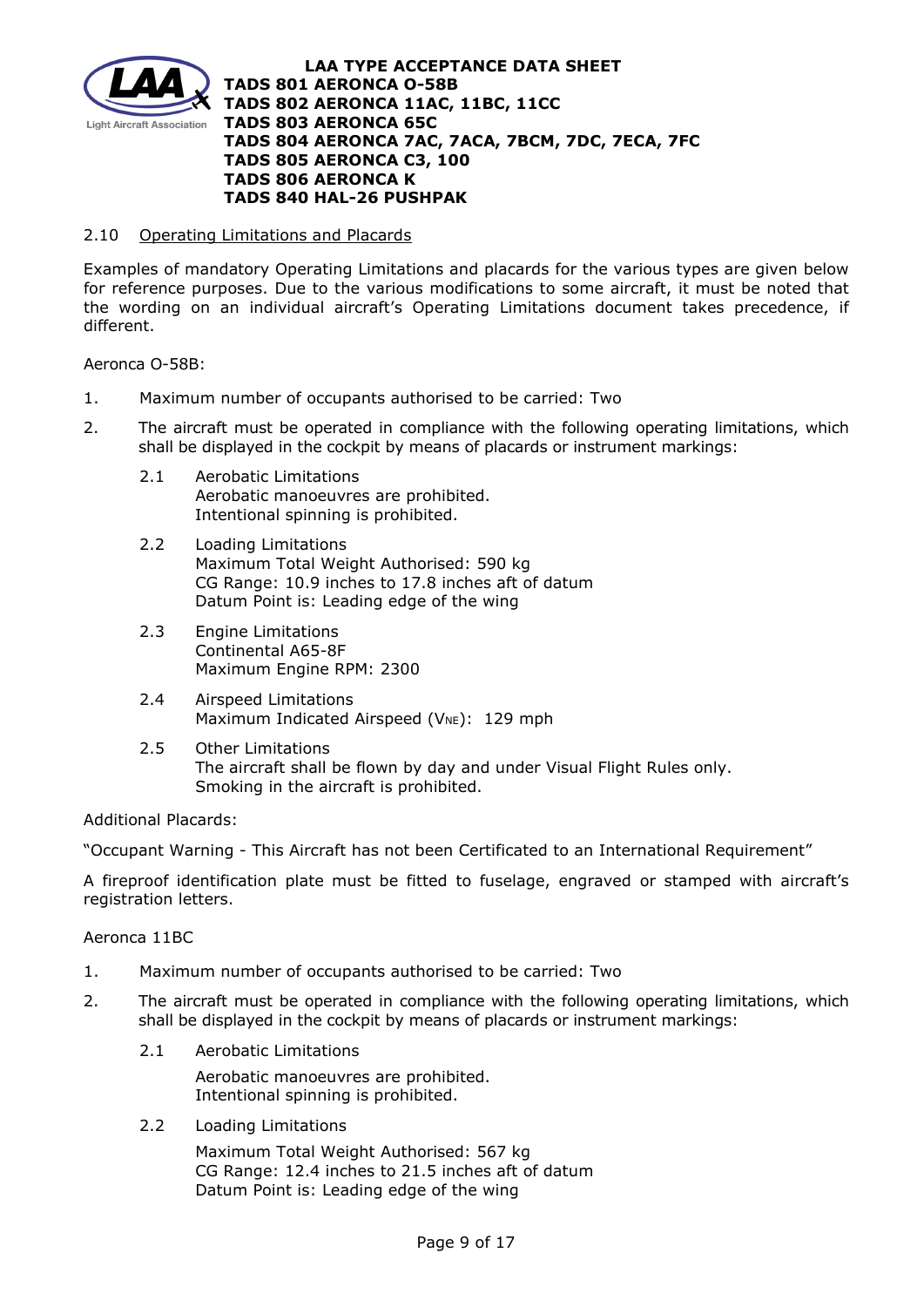

- 2.4 Engine Limitations Continental C90-12F Maximum Engine RPM: 2575
- 2.4 Airspeed Limitations Maximum Indicated Airspeed ( $V_{NE}$ ): 129 mph
- 2.5 Other Limitations The aircraft shall be flown by day and under Visual Flight Rules only. Smoking in the aircraft is prohibited.

# Additional Placards:

"Occupant Warning - This Aircraft has not been Certificated to an International Requirement"

A fireproof identification plate must be fitted to fuselage, engraved or stamped with aircraft's registration letters.

# Aeronca 65-TAC

- 1. Maximum number of occupants authorised to be carried: Two
- 2. The aircraft must be operated in compliance with the following operating limitations, which shall be displayed in the cockpit by means of placards or instrument markings:
	- 2.1 Aerobatic Limitations Aerobatic manoeuvres are prohibited. Intentional spinning is prohibited.
	- 2.2 Loading Limitations Maximum Total Weight Authorised: 544 kg CG Range: 13.5 inches to 19.9 inches aft of datum Datum Point is: Leading edge of the wing
	- 2.6 Engine Limitations Continental A75-8 Maximum Engine RPM: 2600
	- 2.4 Airspeed Limitations Maximum Indicated Airspeed ( $V_{NE}$ ): 129 mph
	- 2.5 Other Limitations The aircraft shall be flown by day and under Visual Flight Rules only. Smoking in the aircraft is prohibited.

# Additional Placards:

"Occupant Warning - This Aircraft has not been Certificated to an International Requirement"

A fireproof identification plate must be fitted to fuselage, engraved or stamped with aircraft's registration letters.

# Aeronca 7AC

- 1. Maximum number of occupants authorised to be carried: Two
- 2. The aircraft must be operated in compliance with the following operating limitations, which shall be displayed in the cockpit by means of placards or instrument markings: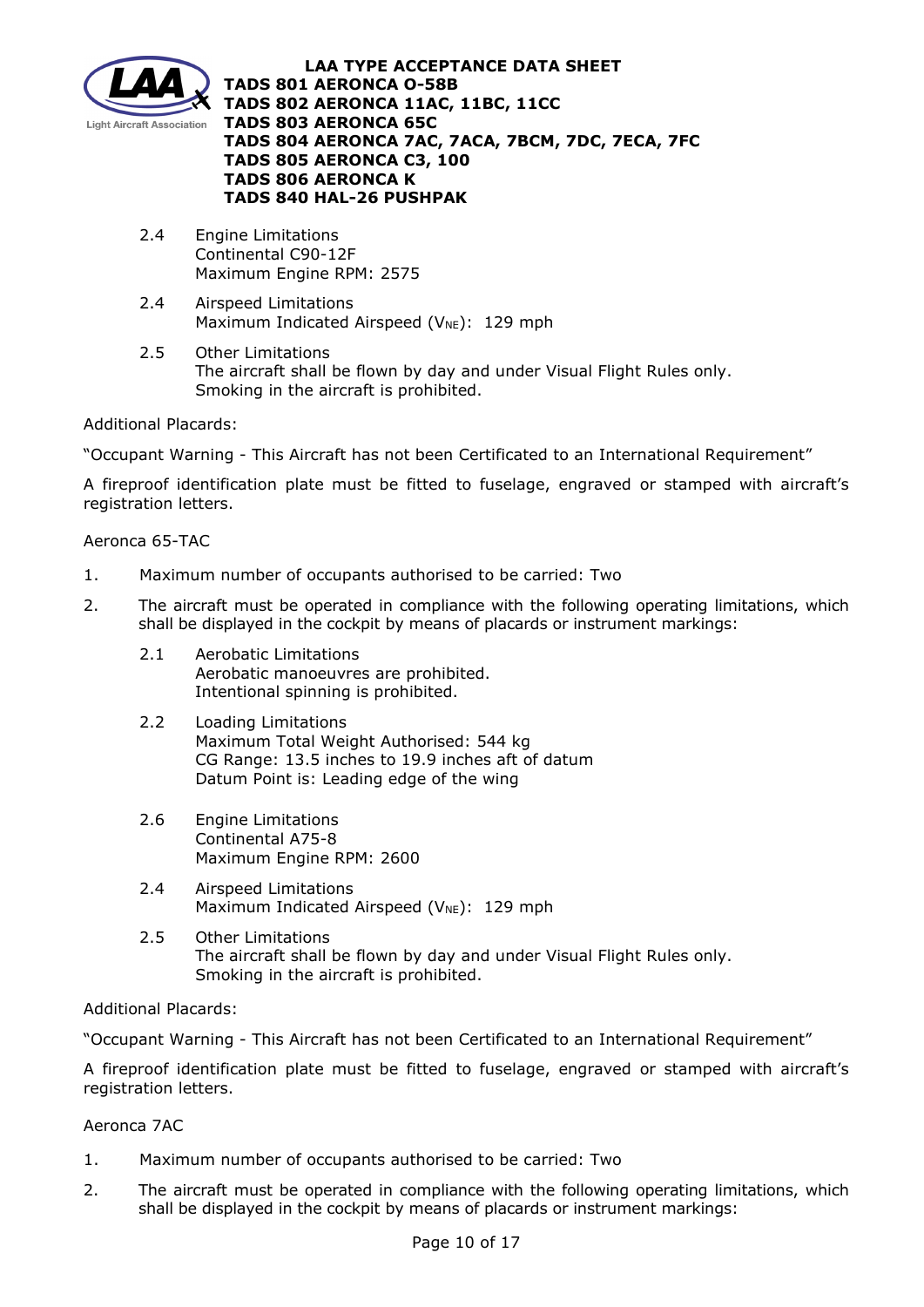

- 2.1 Aerobatic Limitations Aerobatic manoeuvres are prohibited. Intentional spinning is prohibited.
- 2.2 Loading Limitations Maximum Total Weight Authorised: 553 kg CG Range: 10.9 inches to 21.5 inches aft of datum Datum Point is: Leading edge of the wing
- 2.7 Engine Limitations Continental A65-8 Maximum Engine RPM: 2300
- 2.4 Airspeed Limitations Maximum Indicated Airspeed ( $V_{NE}$ ): 129 mph
- 2.5 Other Limitations The aircraft shall be flown by day and under Visual Flight Rules only. Smoking in the aircraft is prohibited.

# Additional Placards:

"Occupant Warning - This Aircraft has not been Certificated to an International Requirement"

A fireproof identification plate must be fitted to fuselage, engraved or stamped with aircraft's registration letters.

# Aeronca 7ACA

- 1. Maximum number of occupants authorised to be carried: Two
- 2. The aircraft must be operated in compliance with the following operating limitations, which shall be displayed in the cockpit by means of placards or instrument markings:
	- 2.1 Aerobatic Limitations Aerobatic manoeuvres are prohibited. Intentional spinning is prohibited.
	- 2.2 Loading Limitations Maximum Total Weight Authorised: 554 kg CG Range: 10.6 inches to 21.5 inches aft of datum Datum Point is: Leading edge of the wing
	- 2.8 Engine Limitations Continental C85-8F Maximum Engine RPM: 2575
	- 2.4 Airspeed Limitations Maximum Indicated Airspeed ( $V_{NE}$ ): 129 mph
	- 2.5 Other Limitations

The aircraft shall be flown by day and under Visual Flight Rules only. Smoking in the aircraft is prohibited.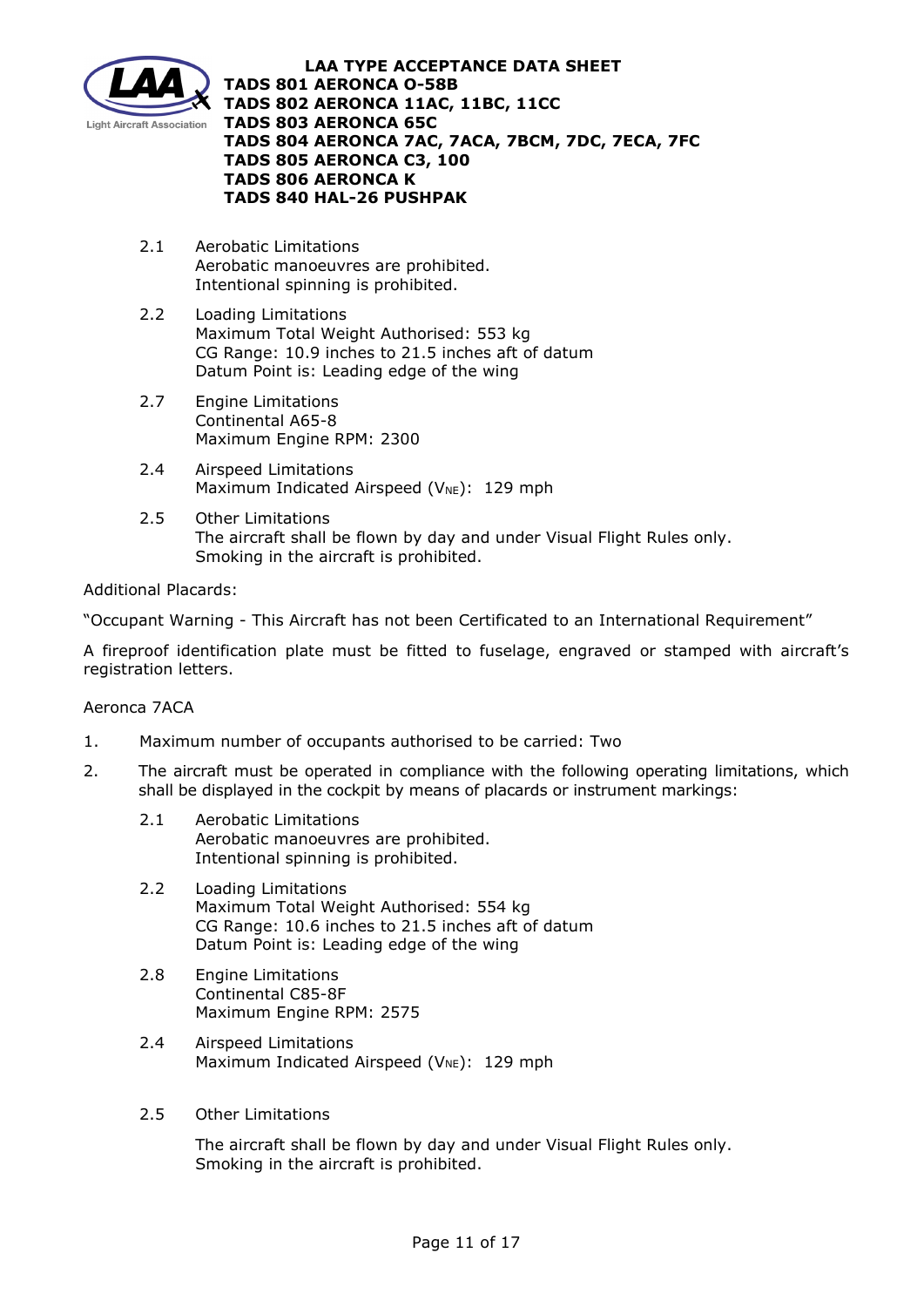

Additional Placards:

"Occupant Warning - This Aircraft has not been Certificated to an International Requirement"

A fireproof identification plate must be fitted to fuselage, engraved or stamped with aircraft's registration letters.

# Aeronca 7BCM

- 1. Maximum number of occupants authorised to be carried: Two
- 2. The aircraft must be operated in compliance with the following operating limitations, which shall be displayed in the cockpit by means of placards or instrument markings:
	- 2.1 Aerobatic Limitations Aerobatic manoeuvres are prohibited. Intentional spinning is prohibited.
	- 2.2 Loading Limitations Maximum Total Weight Authorised: 533 kg CG Range: 10.4 inches to 19.7 inches aft of datum Datum Point is: Leading edge of the wing
	- 2.9 Engine Limitations Continental C85-8F Maximum Engine RPM: 2575
	- 2.4 Airspeed Limitations Maximum Indicated Airspeed ( $V_{NE}$ ): 129 mph
	- 2.5 Other Limitations The aircraft shall be flown by day and under Visual Flight Rules only. Smoking in the aircraft is prohibited.

# Additional Placards:

"Occupant Warning - This Aircraft has not been Certificated to an International Requirement"

A fireproof identification plate must be fitted to fuselage, engraved or stamped with aircraft's registration letters.

# Aeronca 7ECA

- 1. Maximum number of occupants authorised to be carried: Two
- 2. The aircraft must be operated in compliance with the following operating limitations, which shall be displayed in the cockpit by means of placards or instrument markings:
	- 2.1 Aerobatic Limitations Aerobatic manoeuvres are prohibited. Intentional spinning is prohibited.
	- 2.2 Loading Limitations Maximum Total Weight Authorised: 748 kg CG Range: 10.2 inches to 19.2 inches aft of datum Datum Point is: Leading edge of the wing
	- 2.10 Engine Limitations Lycoming O-235-C1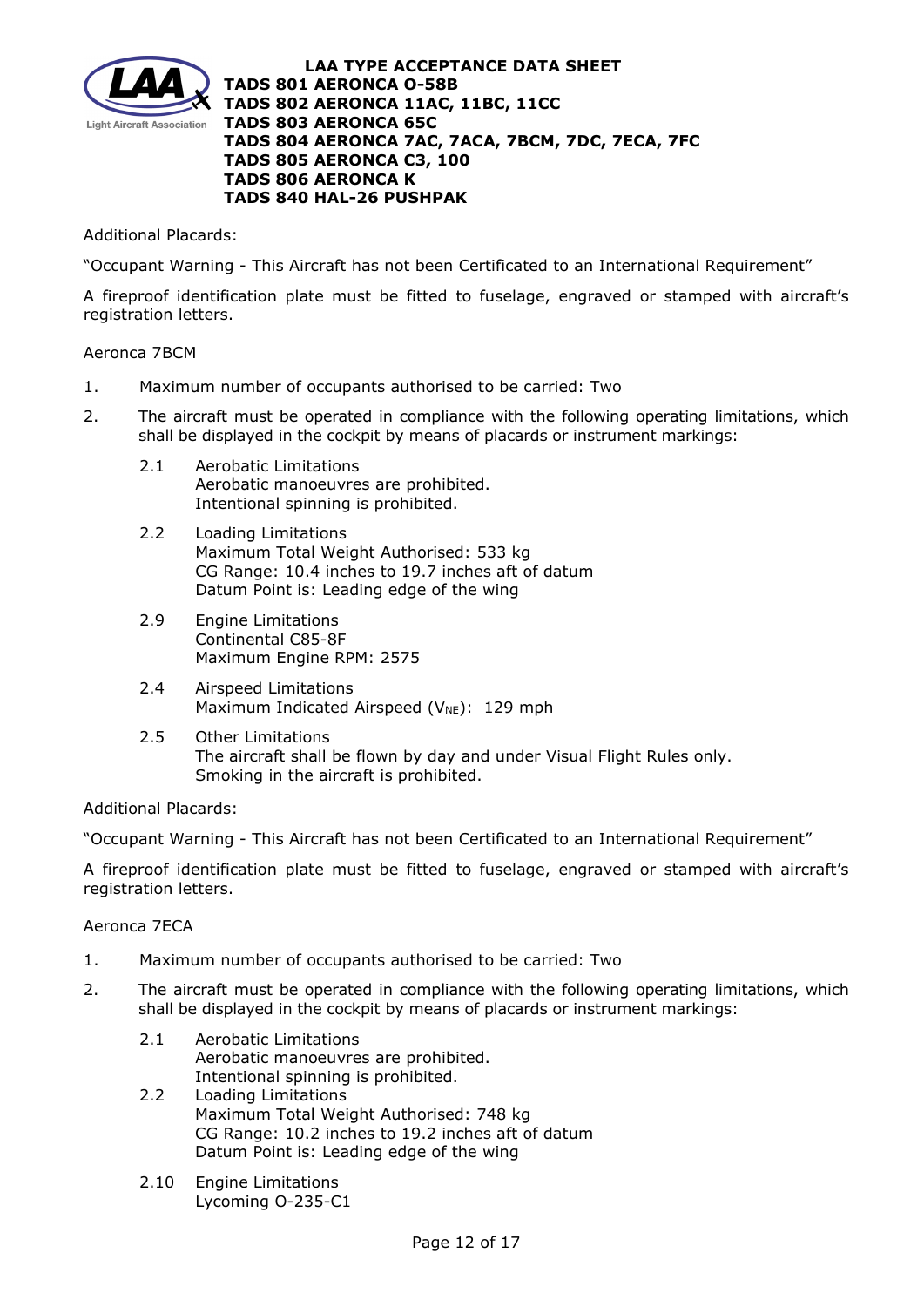

Maximum Engine RPM: 2800

- 2.4 Airspeed Limitations Maximum Indicated Airspeed ( $V_{NE}$ ): 162 mph
- 2.5 Other Limitations The aircraft shall be flown by day and under Visual Flight Rules only. Smoking in the aircraft is prohibited.

Additional Placards:

"Occupant Warning - This Aircraft has not been Certificated to an International Requirement"

A fireproof identification plate must be fitted to fuselage, engraved or stamped with aircraft's registration letters.

Aeronca 7FC (Modified)

- 1. Maximum number of occupants authorised to be carried: Two
- 2. The aircraft must be operated in compliance with the following operating limitations, which shall be displayed in the cockpit by means of placards or instrument markings:
	- 2.1 Aerobatic Limitations Aerobatic manoeuvres are prohibited. Intentional spinning is prohibited.
	- 2.2 Loading Limitations Maximum Total Weight Authorised: 659 kg CG Range: 10.2 inches to 17.2 inches aft of datum at 540 Kg 15.0 inches to 17.2 inches aft of datum at 659 Kg with straight line variation between points given Datum Point is: Leading edge of the wing
	- 2.11 Engine Limitations Continental C90-12F Maximum Engine RPM: 2475
	- 2.4 Airspeed Limitations Maximum Indicated Airspeed ( $V_{NE}$ ): 135 mph
	- 2.5 Other Limitations The aircraft shall be flown by day and under Visual Flight Rules only. Smoking in the aircraft is prohibited.

# Additional Placards:

"Occupant Warning - This Aircraft has not been Certificated to an International Requirement"

A fireproof identification plate must be fitted to fuselage, engraved or stamped with aircraft's registration letters.

Aeronca C3

- 1. Maximum number of occupants authorised to be carried: Two
- 2. The aircraft must be operated in compliance with the following operating limitations, which shall be displayed in the cockpit by means of placards or instrument markings: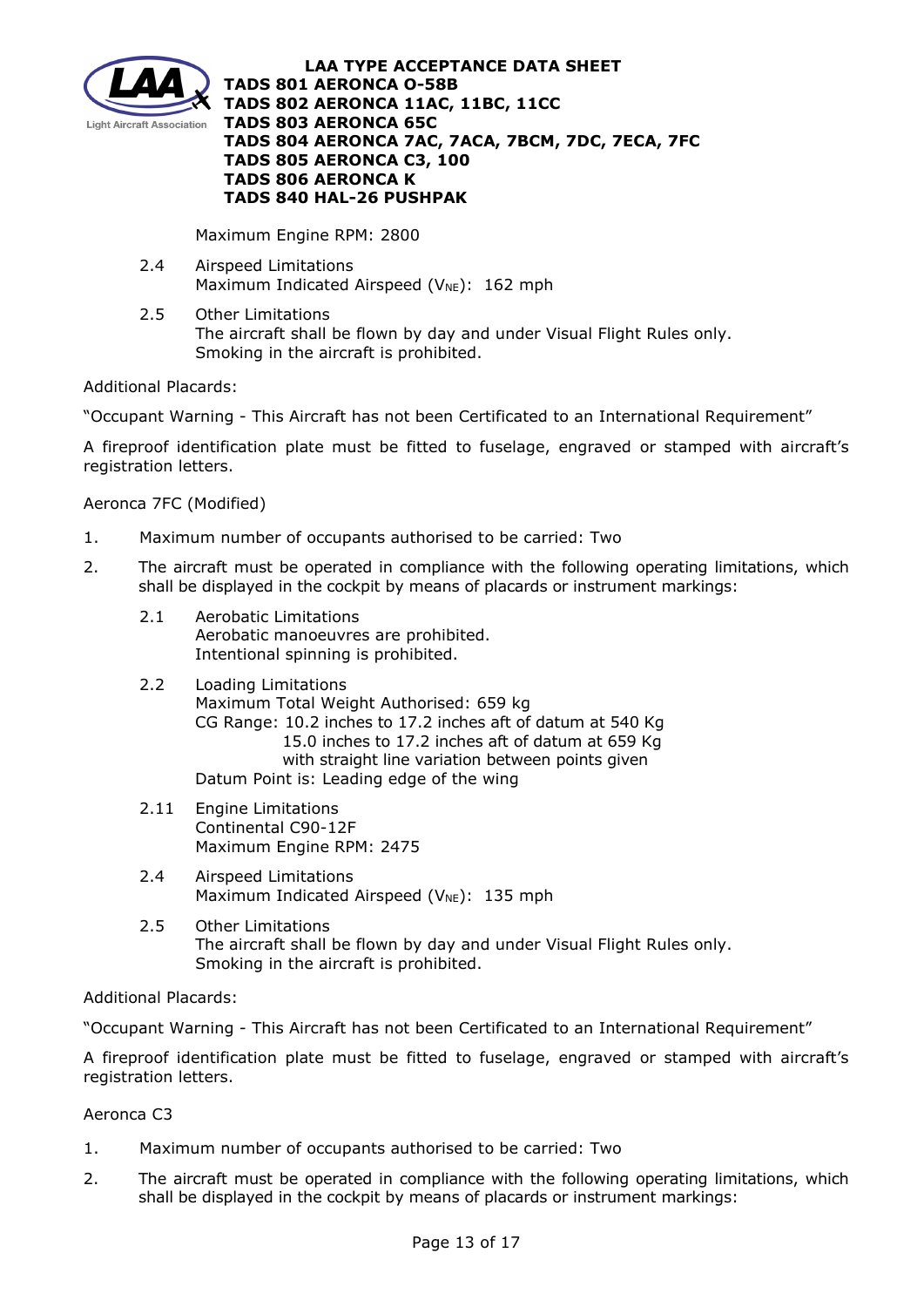

- 2.1 Aerobatic Limitations Aerobatic manoeuvres are prohibited. Intentional spinning is prohibited.
- 2.2 Loading Limitations

S/N, A-107 thru A-499 except A-320 and A-321:

Maximum Total Weight Authorised: 409 kg CG Range: 16.0 inches to 19.5 inches aft of datum Datum Point is: Leading edge of the wing

Note: Check also individual aircraft's Operating Limitations for variations

S/N A-320, A-321, A-500 and up:

Maximum Total Weight Authorised: 456 kg CG Range: 17.3 inches to 20.0 inches aft of datum Datum Point is: Leading edge of the wing

Note: Check also individual aircraft's Operating Limitations for variations

- 2.3 Engine Limitations J.A.P. J99 Maximum Engine RPM: 2400
- 2.4 Airspeed Limitations Maximum Indicated Airspeed ( $V_{NE}$ ): 100 mph (409 kg MTWA aircraft) Maximum Indicated Airspeed ( $V_{NE}$ ): 125 mph (456 kg MTWA aircraft) Note: Check also individual aircraft's Operating Limitations for possible variations
- 2.5 Other Limitations The aircraft shall be flown by day and under Visual Flight Rules only. Smoking in the aircraft is prohibited.

# Additional Placards:

"Occupant Warning - This Aircraft has not been Certificated to an International Requirement"

A fireproof identification plate must be fitted to fuselage, engraved or stamped with aircraft's registration letters.

Aeronca K

- 1. Maximum number of occupants authorised to be carried: Two
- 2. The aircraft must be operated in compliance with the following operating limitations, which shall be displayed in the cockpit by means of placards or instrument markings:
	- 2.1 Aerobatic Limitations Aerobatic manoeuvres are prohibited. Intentional spinning is prohibited.
	- 2.2 Loading Limitations Maximum Total Weight Authorised: 472 kg CG Range: 12.6 inches to 14.5 inches aft of datum Datum Point is: Leading edge of the wing
	- 2.12 Engine Limitations Lycoming O145-B2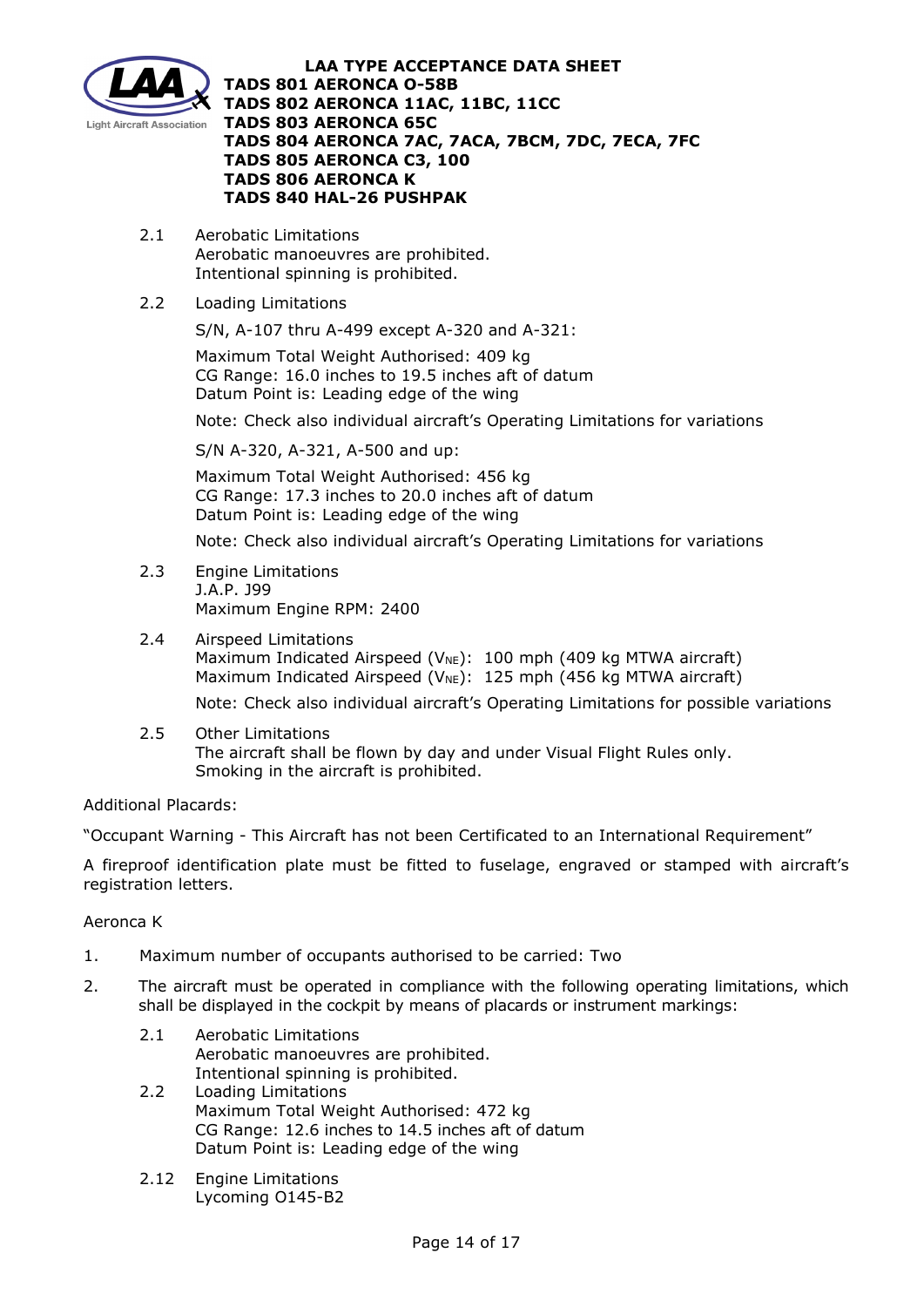

Maximum Engine RPM: 2550

- 2.4 Airspeed Limitations Maximum Indicated Airspeed ( $V_{NE}$ ): 129 mph
- 2.5 Other Limitations The aircraft shall be flown by day and under Visual Flight Rules only. Smoking in the aircraft is prohibited.

# Additional Placards:

"Occupant Warning - This Aircraft has not been Certificated to an International Requirement"

A fireproof identification plate must be fitted to fuselage, engraved or stamped with aircraft's registration letters.

# 2.11 Maximum permitted empty weight

Not applicable

# **Section 3 – Advice to owners, operators and inspectors**

### 3.1 Maintenance Manual

Maintenance Manuals should be available for most aircraft but should be used with caution if the aircraft has been modified in any way from original, such as with a different engine or propeller, for instance.

Some manuals for reference purposes are available at [Avialogs](http://www.avialogs.com/) for various [Aeronca](http://www.avialogs.com/index.php/en/aircraft/usa/aeronca.html) and [Bellanca](http://www.avialogs.com/index.php/en/aircraft/usa/bellanca.html) types.

For engine information, consult the relevant engine manufacturer's schedule.

# 3.2 Manufacturer's/Standard Options

There are no standard options for these types.

Note: Any modifications to these types of aircraft require LAA Engineering approval for that specific modification and aircraft.

# 3.3 Manufacturer's Information (including Service Bulletins, Service Letters, etc)

Over the years, the various Aeronca Type Certificate holders have produced various Service Letters (SL) and Service Helps and Hints leaflets (SHH). Some of these are listed below:

| Ref Number    | Description                                        | Associated<br>FAA AD |
|---------------|----------------------------------------------------|----------------------|
| <b>SL 120</b> | Carburettor airbox alternate air valve replacement | $75 - 17 - 16$       |
| <b>SL 401</b> | Front folding seat                                 | 89-18-06             |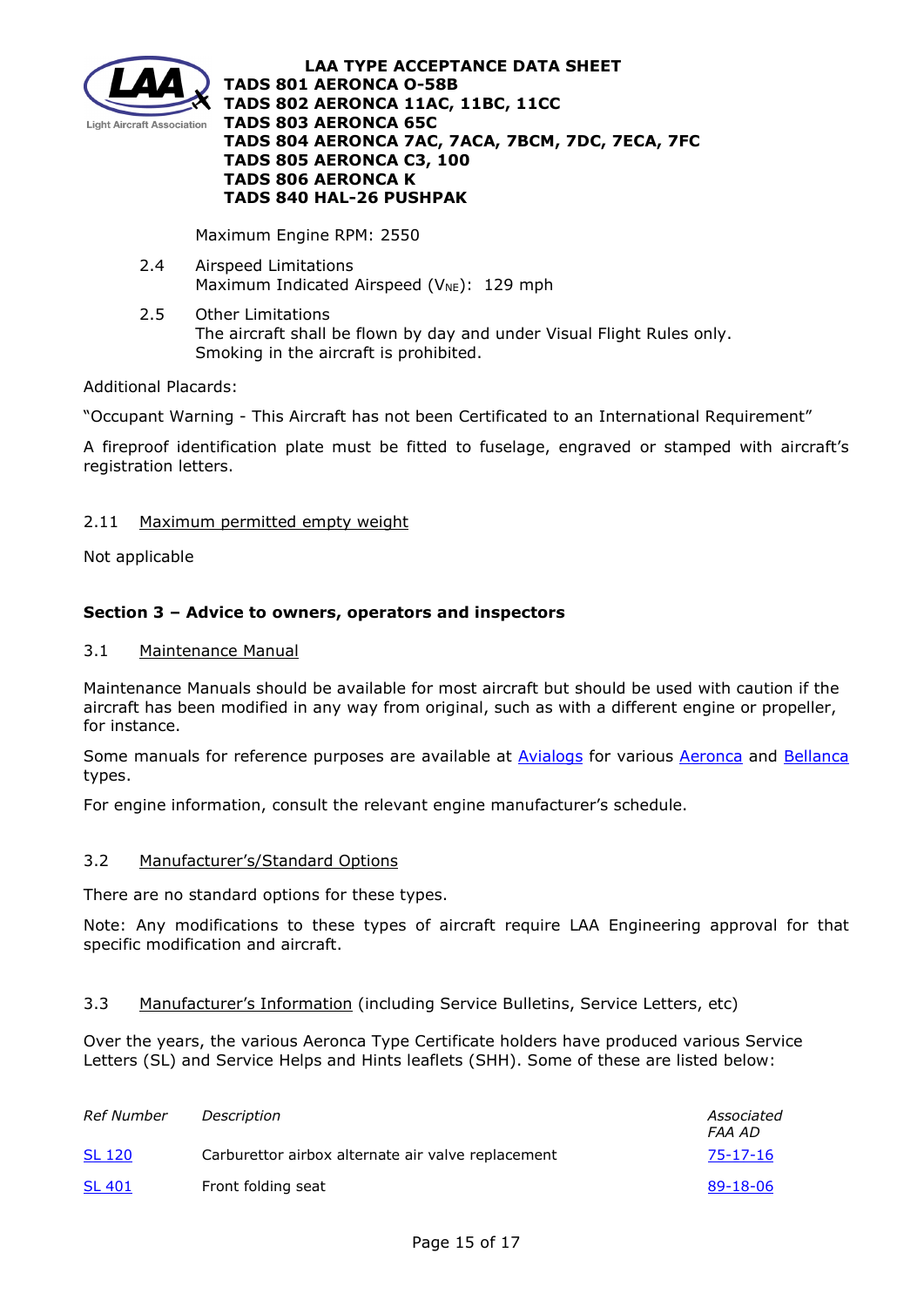

| 2000-25-02 R1<br>2005-24-10 |
|-----------------------------|
|                             |
|                             |
| 89-18-06                    |
| $77 - 22 - 05$              |
| $77 - 22 - 05$              |
| $79 - 22 - 01$              |
| 2000-25-02 R1               |
| $47 - 20 - 02$              |
| $47 - 30 - 01$              |
| $47 - 20 - 01$              |
| 47-20-01                    |
| $48 - 04 - 02$              |
| $47 - 30 - 05$              |
| $57 - 20 - 01$              |
| $52 - 28 - 01$              |
| $67 - 03 - 02$              |
| $71 - 20 - 04$              |
| $72 - 20 - 06$              |
| $75 - 17 - 16$              |
|                             |

In the absence of any over-riding LAA classification, inspections and modifications published by the manufacturer should be satisfied according to the recommendation of the manufacturer. It is the owner's responsibility to be aware of and supply such information to their Inspector.

# 3.4 Special Inspection Points

Note: Refer to tables above for hyperlinks to associated documents.

FAA AD 47-20-01 Gascolator Bowl Cleaning.

This AD requires repetitive inspection annually (i.e. at Permit to Fly revalidation) when quickdrain valves are installed or 25 hour repetitive inspections when quick-drain valve not installed. See also Service Helps and Hints 15 and 18.

1. 47-30-05 Exhaust stack inspection.

This AD requires a repetitive inspection to be carried out every 50 hours. For LAA aircraft this inspection may be deferred to the following Permit to Fly revalidation inspection or up to 75